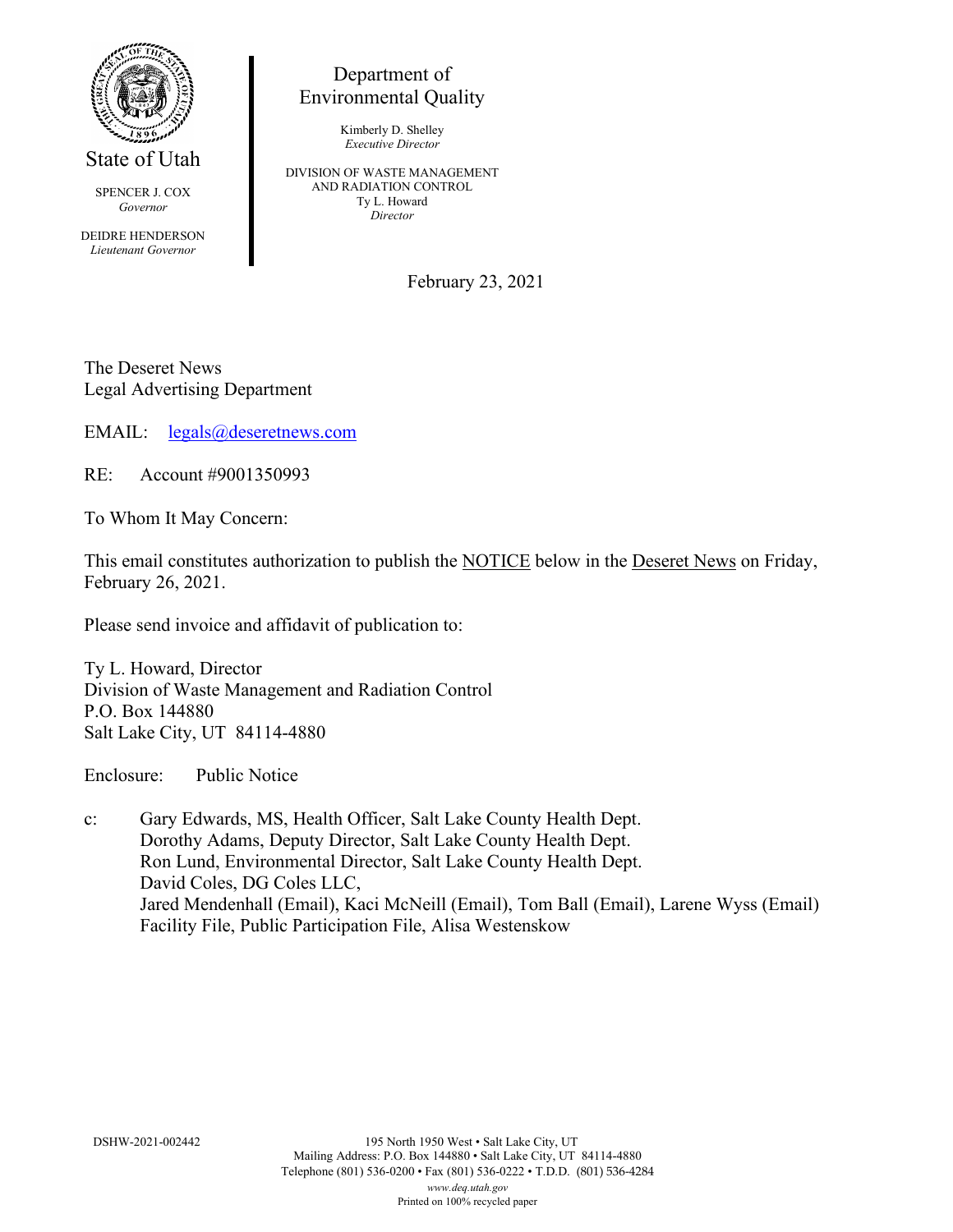

State of Utah

SPENCER J. COX *Governor*

DEIDRE HENDERSON *Lieutenant Governor*

## Department of Environmental Quality

Kimberly D. Shelley *Executive Director*

DIVISION OF WASTE MANAGEMENT AND RADIATION CONTROL Ty L. Howard *Director*

February 23, 2021

The Salt Lake Tribune Legal Advertising Department

EMAIL: [legals@sltrib.com](mailto:legals@sltrib.com)

RE: Account #SLT0010250

To Whom It May Concern:

This email constitutes authorization to publish the NOTICE below in the Salt Lake Tribune on Sunday, February 28, 2021.

Please send invoice and affidavit of publication to:

Ty L. Howard, Director Division of Waste Management and Radiation Control P.O. Box 144880 Salt Lake City, UT 84114-4880

Enclosure: Public Notice

c: Gary Edwards, MS, Health Officer, Salt Lake County Health Dept. Dorothy Adams, Deputy Director, Salt Lake County Health Dept. Ron Lund, Environmental Director, Salt Lake County Health Dept. David Coles, DG Coles LLC, Jared Mendenhall (Email), Kaci McNeill (Email), Tom Ball (Email), Larene Wyss (Email) Facility File, Public Participation File, Alisa Westenskow